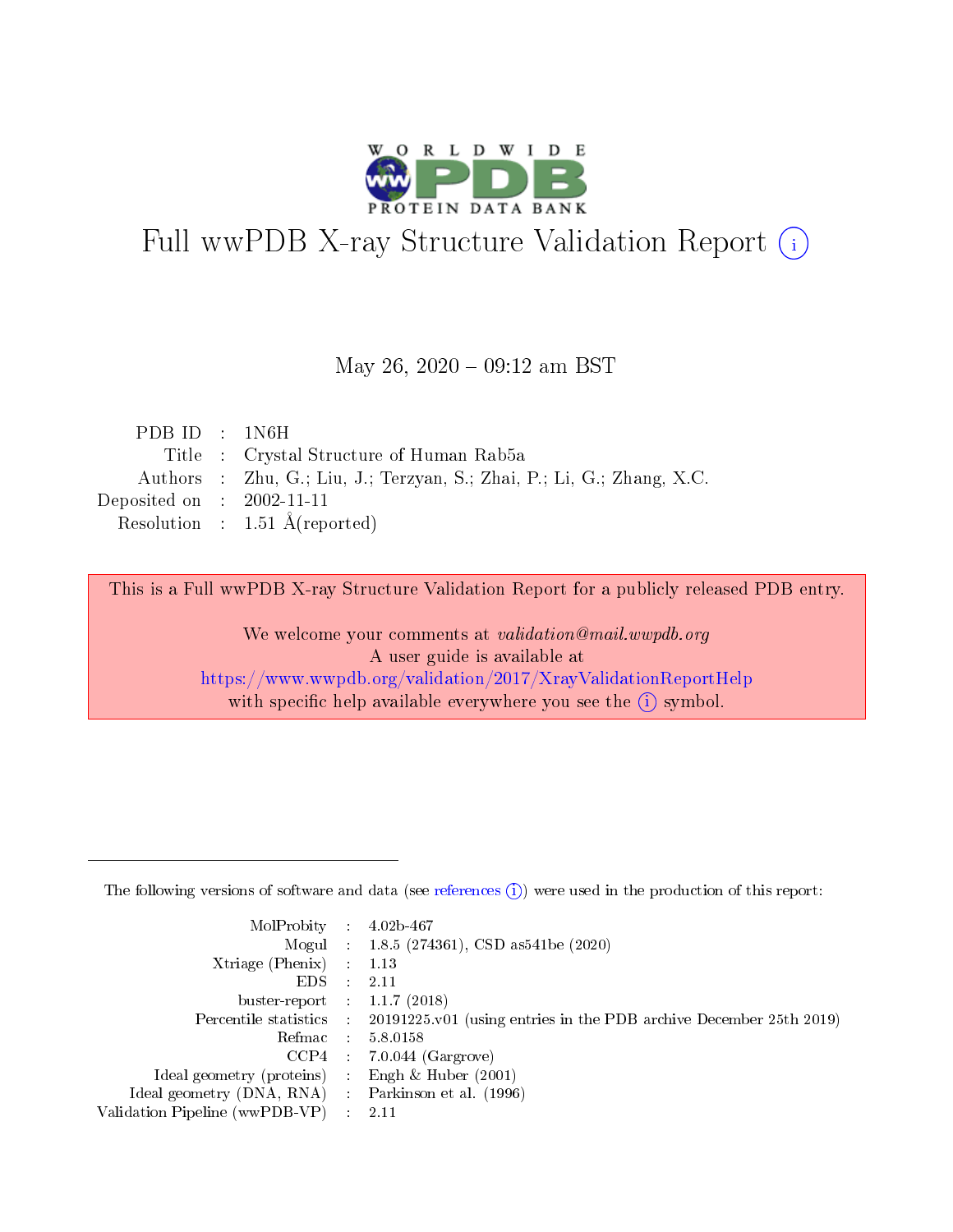# 1 [O](https://www.wwpdb.org/validation/2017/XrayValidationReportHelp#overall_quality)verall quality at a glance  $(i)$

The following experimental techniques were used to determine the structure: X-RAY DIFFRACTION

The reported resolution of this entry is 1.51 Å.

Percentile scores (ranging between 0-100) for global validation metrics of the entry are shown in the following graphic. The table shows the number of entries on which the scores are based.



| Metric                | Whole archive<br>$(\#\text{Entries})$ | Similar resolution<br>$(\#\text{Entries},\,\text{resolution}\,\,\text{range}(\textup{\AA}))$ |
|-----------------------|---------------------------------------|----------------------------------------------------------------------------------------------|
| $R_{free}$            | 130704                                | $4009(1.54-1.50)$                                                                            |
| Clashscore            | 141614                                | $4249(1.54-1.50)$                                                                            |
| Ramachandran outliers | 138981                                | $4148(1.54-1.50)$                                                                            |
| Sidechain outliers    | 138945                                | $4146(1.54-1.50)$                                                                            |
| RSRZ outliers         | 127900                                | $3943(1.54-1.50)$                                                                            |

The table below summarises the geometric issues observed across the polymeric chains and their fit to the electron density. The red, orange, yellow and green segments on the lower bar indicate the fraction of residues that contain outliers for  $>=3, 2, 1$  and 0 types of geometric quality criteria respectively. A grey segment represents the fraction of residues that are not modelled. The numeric value for each fraction is indicated below the corresponding segment, with a dot representing fractions <=5% The upper red bar (where present) indicates the fraction of residues that have poor fit to the electron density. The numeric value is given above the bar.

| Mol | $\cap$ hain | Length | Quality of chain |     |              |
|-----|-------------|--------|------------------|-----|--------------|
|     |             |        | 9%               |     |              |
|     |             | מים ו  | 81%              | 16% | $\cdot\cdot$ |

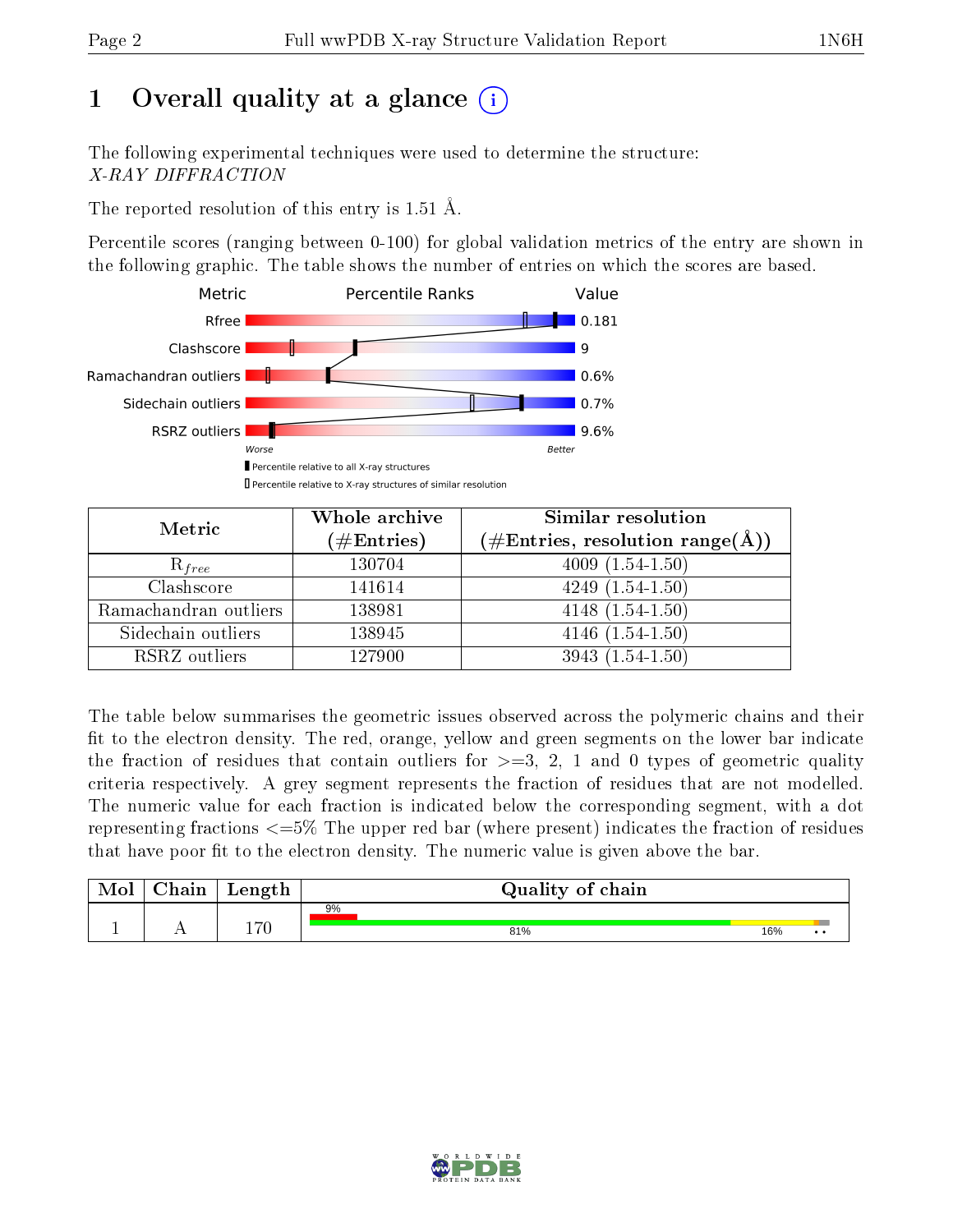# 2 Entry composition (i)

There are 5 unique types of molecules in this entry. The entry contains 1658 atoms, of which 0 are hydrogens and 0 are deuteriums.

In the tables below, the ZeroOcc column contains the number of atoms modelled with zero occupancy, the AltConf column contains the number of residues with at least one atom in alternate conformation and the Trace column contains the number of residues modelled with at most 2 atoms.

Molecule 1 is a protein called Ras-related protein Rab-5A.

| Mol | $Chain   Residues$ | Atoms                   |     |     |     |  | $\text{ZeroOcc} \mid \text{AltConf} \mid \text{Trace}$ |  |
|-----|--------------------|-------------------------|-----|-----|-----|--|--------------------------------------------------------|--|
|     | 167                | $\rm Total$<br>$1358\,$ | 862 | 230 | 260 |  |                                                        |  |

• Molecule 2 is MAGNESIUM ION (three-letter code: MG) (formula: Mg).

|  | $\text{Mol}$   Chain   Residues | <b>Atoms</b> | ZeroOcc   AltConf |
|--|---------------------------------|--------------|-------------------|
|  |                                 | $\rm Total$  |                   |

 Molecule 3 is PHOSPHOAMINOPHOSPHONIC ACID-GUANYLATE ESTER (three-letter code: GNP) (formula:  $C_{10}H_{17}N_6O_{13}P_3$ ).



| Mol | Chain   Residues | Atoms       |  |  |  | $\rm ZeroOcc$   Alt $\rm Conf$ |  |  |
|-----|------------------|-------------|--|--|--|--------------------------------|--|--|
|     |                  | Total C N = |  |  |  |                                |  |  |
|     |                  | 32          |  |  |  |                                |  |  |

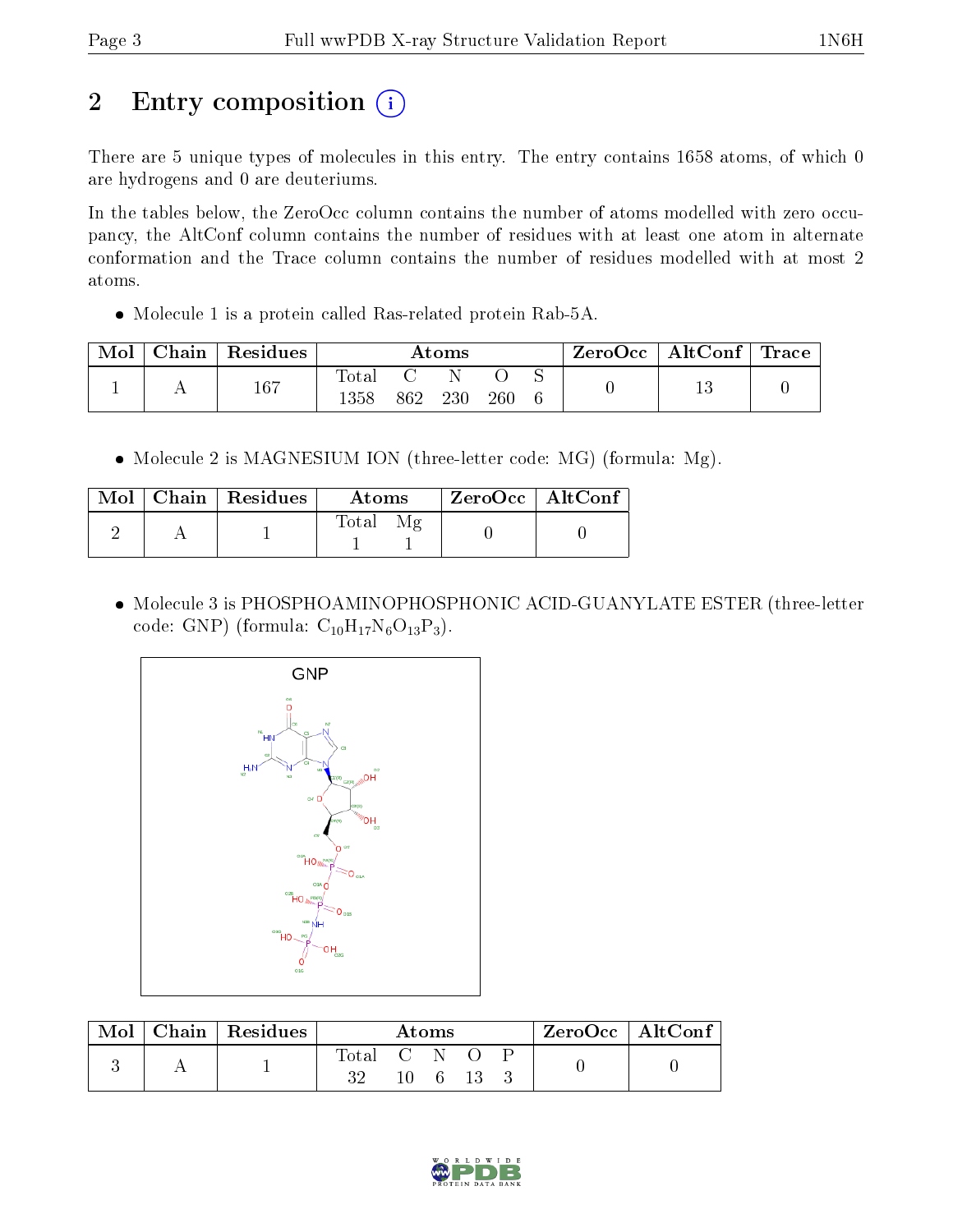$\bullet$  Molecule 4 is BETA-MERCAPTOETHANOL (three-letter code: BME) (formula: C<sub>2</sub>H<sub>6</sub>OS).



| Mol | $\vert$ Chain $\vert$ Residues | Atoms     |  |  | $^{\shortmid}$ ZeroOcc $\mid$ AltConf $^{\shortmid}$ |  |
|-----|--------------------------------|-----------|--|--|------------------------------------------------------|--|
|     |                                | Total C O |  |  |                                                      |  |

 $\bullet\,$  Molecule 5 is water.

| Mol | Chain   Residues | Atoms               | ZeroOcc   AltConf |
|-----|------------------|---------------------|-------------------|
|     | 263              | Total<br>263<br>263 |                   |

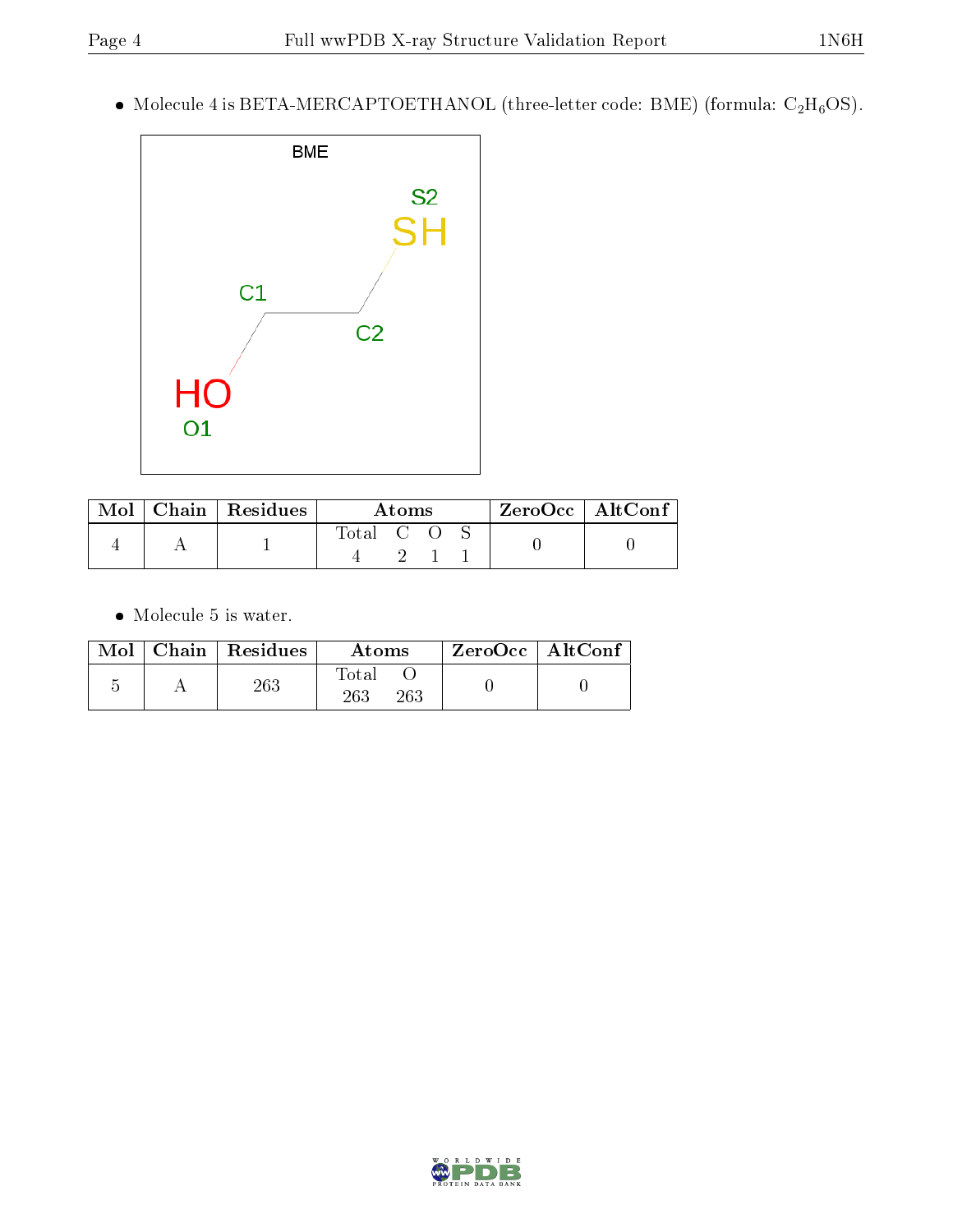## 3 Residue-property plots  $(i)$

These plots are drawn for all protein, RNA and DNA chains in the entry. The first graphic for a chain summarises the proportions of the various outlier classes displayed in the second graphic. The second graphic shows the sequence view annotated by issues in geometry and electron density. Residues are color-coded according to the number of geometric quality criteria for which they contain at least one outlier: green  $= 0$ , yellow  $= 1$ , orange  $= 2$  and red  $= 3$  or more. A red dot above a residue indicates a poor fit to the electron density (RSRZ  $> 2$ ). Stretches of 2 or more consecutive residues without any outlier are shown as a green connector. Residues present in the sample, but not in the model, are shown in grey.



• Molecule 1: Ras-related protein Rab-5A

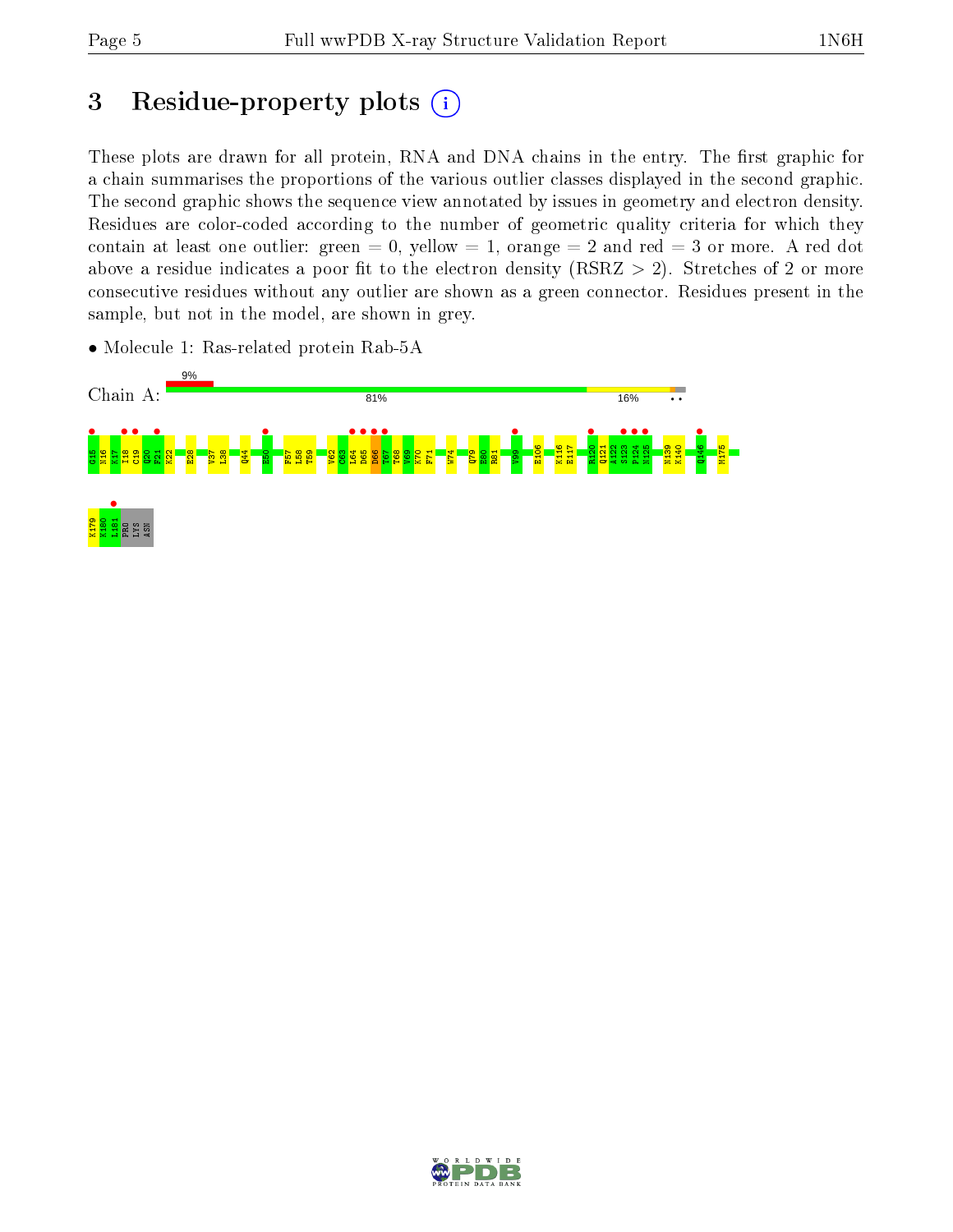# 4 Data and refinement statistics  $(i)$

| Property                                                   | Value                                                       | Source     |
|------------------------------------------------------------|-------------------------------------------------------------|------------|
| Space group                                                | P 21 21 21                                                  | Depositor  |
| Cell constants                                             | $35.72\text{\AA}$<br>$64.09\text{\AA}$<br>$66.05\text{\AA}$ |            |
| a, b, c, $\alpha$ , $\beta$ , $\gamma$                     | $90.00^\circ$<br>$90.00^\circ$<br>$90.00^\circ$             | Depositor  |
| Resolution $(A)$                                           | 20.00<br>$-1.51$                                            | Depositor  |
|                                                            | 19.34<br>1.51<br>$\equiv$                                   | <b>EDS</b> |
| % Data completeness                                        | $99.0(20.00-1.51)$                                          | Depositor  |
| (in resolution range)                                      | 99.0 (19.34-1.51)                                           | <b>EDS</b> |
| $R_{merge}$                                                | 0.04                                                        | Depositor  |
| $\mathrm{R}_{sym}$                                         | (Not available)                                             | Depositor  |
| $\langle I/\sigma(I) \rangle^{-1}$                         | 3.67 (at $1.51\text{\AA})$                                  | Xtriage    |
| Refinement program                                         | <b>CNS</b>                                                  | Depositor  |
|                                                            | 0.177<br>0.190<br>$\mathbf{r}$                              | Depositor  |
| $R, R_{free}$                                              | 0.162<br>0.181<br>$\ddot{\phantom{a}}$                      | DCC        |
| $R_{free}$ test set                                        | 1170 reflections $(4.80\%)$                                 | wwPDB-VP   |
| Wilson B-factor $(A^2)$                                    | 15.4                                                        | Xtriage    |
| Anisotropy                                                 | 0.164                                                       | Xtriage    |
| Bulk solvent $k_{sol}$ (e/Å <sup>3</sup> ), $B_{sol}(A^2)$ | $0.36$ , 48.0                                               | <b>EDS</b> |
| $\overline{L-test for}$ twinning <sup>2</sup>              | $< L >$ = 0.49, $< L2$ = 0.32                               | Xtriage    |
| Estimated twinning fraction                                | $0.017$ for $-h, l, k$                                      | Xtriage    |
| $F_o, F_c$ correlation                                     | 0.96                                                        | <b>EDS</b> |
| Total number of atoms                                      | 1658                                                        | wwPDB-VP   |
| Average B, all atoms $(A^2)$                               | 18.0                                                        | wwPDB-VP   |

Xtriage's analysis on translational NCS is as follows: The largest off-origin peak in the Patterson function is  $9.72\%$  of the height of the origin peak. No significant pseudotranslation is detected.

<sup>&</sup>lt;sup>2</sup>Theoretical values of  $\langle |L| \rangle$ ,  $\langle L^2 \rangle$  for acentric reflections are 0.5, 0.333 respectively for untwinned datasets, and 0.375, 0.2 for perfectly twinned datasets.



<span id="page-5-1"></span><span id="page-5-0"></span><sup>1</sup> Intensities estimated from amplitudes.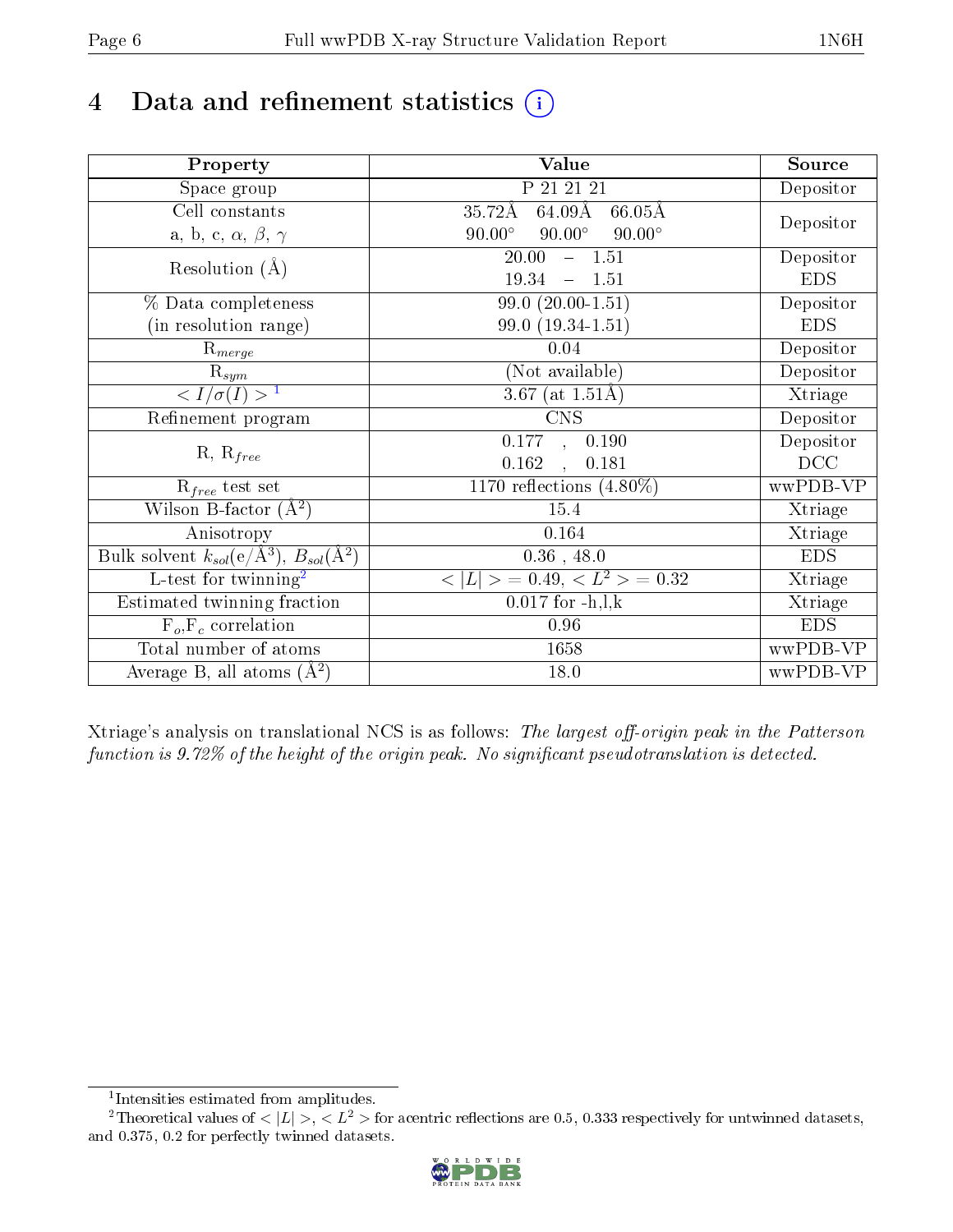# 5 Model quality  $(i)$

## 5.1 Standard geometry (i)

Bond lengths and bond angles in the following residue types are not validated in this section: GNP, MG, BME

The Z score for a bond length (or angle) is the number of standard deviations the observed value is removed from the expected value. A bond length (or angle) with  $|Z| > 5$  is considered an outlier worth inspection. RMSZ is the root-mean-square of all Z scores of the bond lengths (or angles).

| $Mol$   Chain |      | Bond lengths                    | Bond angles |        |  |
|---------------|------|---------------------------------|-------------|--------|--|
|               |      | RMSZ $ #Z  > 5$ RMSZ $ #Z  > 5$ |             |        |  |
|               | 0.45 | 0/1441                          | 0.69        | 0/1945 |  |

There are no bond length outliers.

There are no bond angle outliers.

There are no chirality outliers.

There are no planarity outliers.

### 5.2 Too-close contacts  $(i)$

In the following table, the Non-H and H(model) columns list the number of non-hydrogen atoms and hydrogen atoms in the chain respectively. The H(added) column lists the number of hydrogen atoms added and optimized by MolProbity. The Clashes column lists the number of clashes within the asymmetric unit, whereas Symm-Clashes lists symmetry related clashes.

|  |      |      |    | Mol   Chain   Non-H   H(model)   H(added)   Clashes   Symm-Clashes |
|--|------|------|----|--------------------------------------------------------------------|
|  | 1358 | 1334 | 24 |                                                                    |
|  |      |      |    |                                                                    |
|  | 32   |      |    |                                                                    |
|  |      |      |    |                                                                    |
|  | 263  |      |    |                                                                    |
|  | 1658 | 1352 |    |                                                                    |

The all-atom clashscore is defined as the number of clashes found per 1000 atoms (including hydrogen atoms). The all-atom clashscore for this structure is 9.

All (24) close contacts within the same asymmetric unit are listed below, sorted by their clash magnitude.

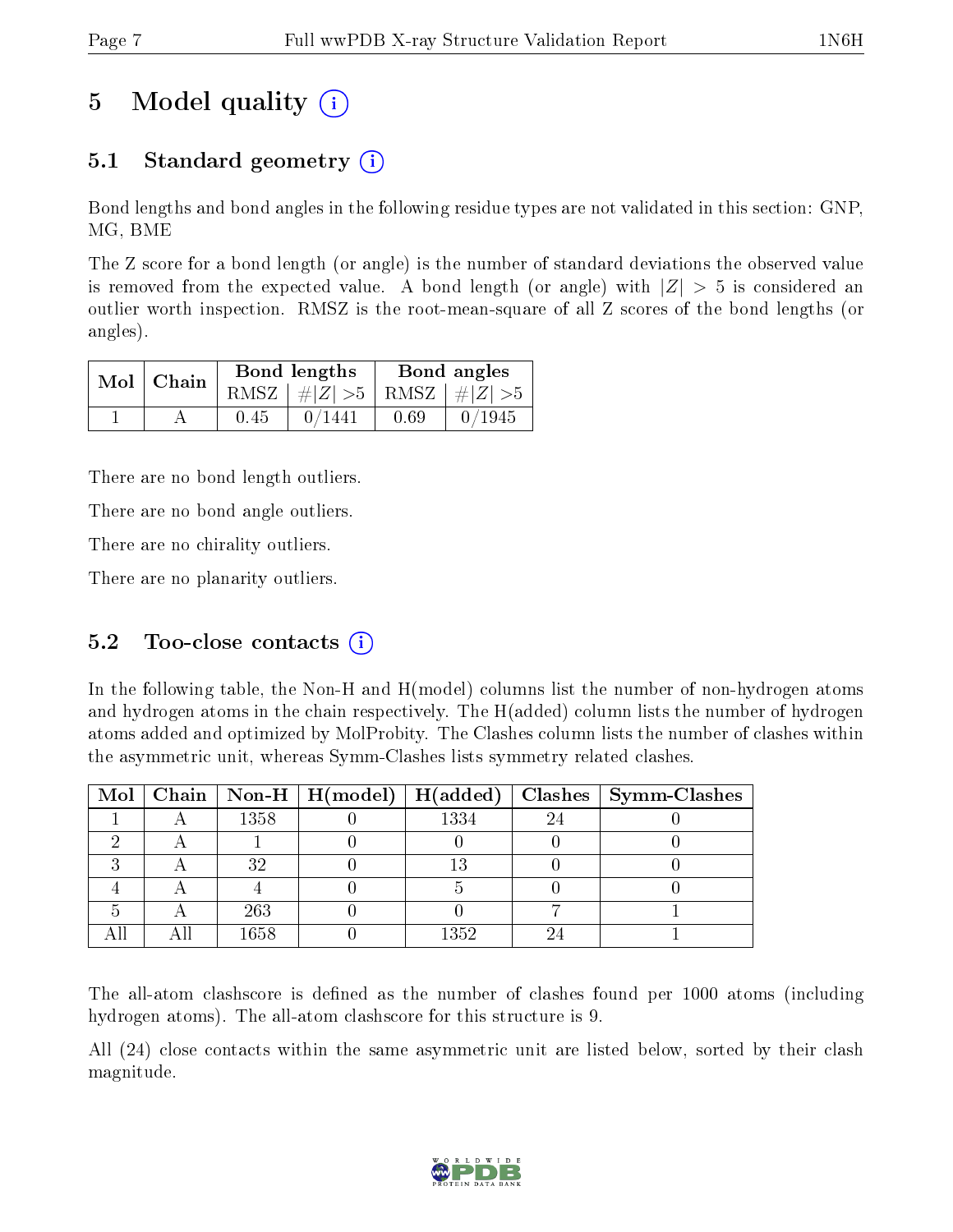| Atom-1                                                | Atom-2                      | Interatomic       | Clash         |
|-------------------------------------------------------|-----------------------------|-------------------|---------------|
|                                                       |                             | distance $(A)$    | overlap $(A)$ |
| 1:A:38[B]:LEU:HG                                      | 5:A:485:HOH:O               | 1.76              | 0.84          |
| 1:A:38[A]:LEU:HDI1                                    | $1:A:\overline{44:GLN:OE1}$ | 1.96              | 0.65          |
| 1: A:28: GLU:OE1                                      | 1: A:106: GLU:OE1           | 2.20              | 0.60          |
| 1:A:59[B]:THR:HG21                                    | 1:A:70:LYS:HE3              | 1.84              | 0.59          |
| 1: A:117: GLU: HG3                                    | 1:A:121[B]:GLN:NE2          | $\overline{2.20}$ | 0.57          |
| 1: A:79: GLN:OE1                                      | 1: A:81: ARG:NH1            | 2.37              | 0.57          |
| 1:A:18:ILE:HG22                                       | 1: A:68:THR:HB              | 1.87              | 0.56          |
| 1:A:37[A]:VAL:HG12                                    | 1: A:58: LEU: HD22          | 1.87              | $0.56\,$      |
| 1:A:79:GLN:HG2                                        | 5:A:484:HOH:O               | 2.06              | $0.56\,$      |
| 1: A:116: LYS: HE2                                    | 5: A:515: HOH:O             | $\overline{2.06}$ | 0.55          |
| 1:A:139[A]:ASN:OD1                                    | 1: A:140: LYS: HG3          | 2.11              | 0.51          |
| 1: A:62: VAL:HG21                                     | 1: A: 175: MET: SD          | 2.50              | 0.50          |
| 1: A:64:LEU:HD11                                      | 1: A:179: LYS: HG2          | 1.92              | 0.49          |
| 1:A:22:LYS:HE3                                        | 1:A:74:TRP:CD1              | 2.47              | 0.49          |
| $1:A.\overline{59 B }:\overline{THR}:\overline{HG23}$ | 1:A:71:PHE:O                | $\overline{2.12}$ | 0.49          |
| $1:$ A:16:ASN:ND2                                     | 5:A:536:HOH:O               | 2.45              | 0.49          |
| 1:A:44:GLN:HB3                                        | 5:A:462:HOH:O               | 2.13              | 0.48          |
| 1: A:19: CYS:HB3                                      | 5:A:492:HOH:O               | 2.12              | 0.48          |
| 1:A:66:ASP:OD2                                        | 1: A:66:ASP:C               | 2.52              | 0.47          |
| 1: A:175: MET:O                                       | 1: A:179: LYS: HG3          | $\overline{2.15}$ | 0.46          |
| 1:A:22:LYS:HE3                                        | 1:A:74:TRP:HD1              | 1.81              | 0.45          |
| 1: A:57:PHE:C                                         | 1:A:58:LEU:HD12             | 2.37              | 0.44          |
| 1: A:79: GLN: NE2                                     | 5:A:426:HOH:O               | $2.51\,$          | 0.42          |
| 1:A:59[B]:THR:HG21                                    | 1:A:70:LYS:CE               | 2.49              | 0.41          |

All (1) symmetry-related close contacts are listed below. The label for Atom-2 includes the symmetry operator and encoded unit-cell translations to be applied.

| Atom-1 | Atom-2                                   | Interatomic<br>distance $(A)$ | <b>Clash</b><br>overlap $(A)$ |
|--------|------------------------------------------|-------------------------------|-------------------------------|
|        | $5:A:365:HOH:O$   $5:A:498:HOH:O[4 446]$ | 2.15                          | $0.05\,$                      |

### 5.3 Torsion angles (i)

#### 5.3.1 Protein backbone (i)

In the following table, the Percentiles column shows the percent Ramachandran outliers of the chain as a percentile score with respect to all X-ray entries followed by that with respect to entries of similar resolution.

The Analysed column shows the number of residues for which the backbone conformation was analysed, and the total number of residues.

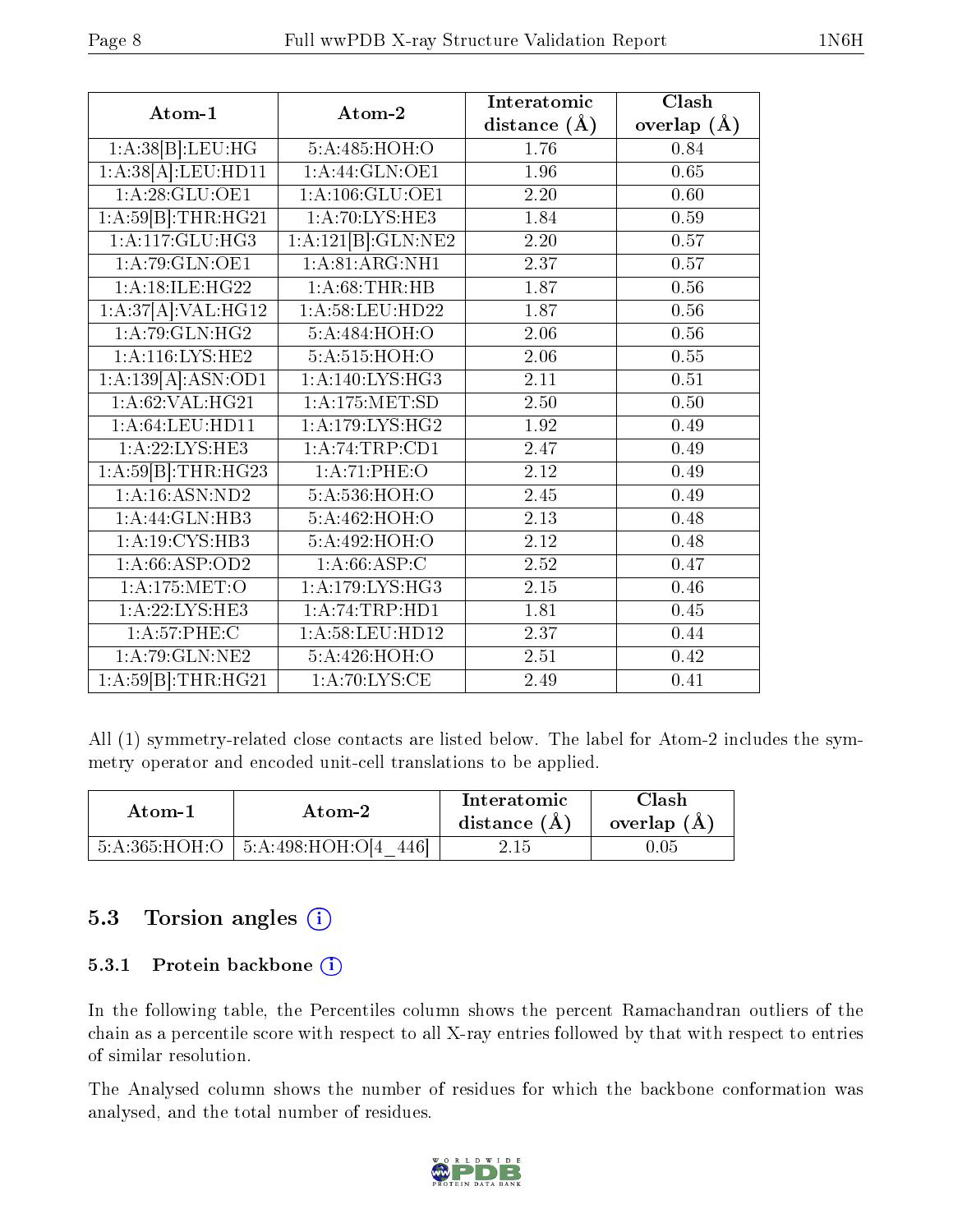| $\mid$ Mol $\mid$ Chain $\mid$ | Analysed                                     |  | Favoured   Allowed   Outliers   Percentiles |
|--------------------------------|----------------------------------------------|--|---------------------------------------------|
|                                | 178/170 (105%)   171 (96%)   6 (3%)   1 (1%) |  | $\boxed{25}$ $\boxed{7}$                    |

All (1) Ramachandran outliers are listed below:

| Mol | Chain | $\pm$ Res $\pm$ | Type |
|-----|-------|-----------------|------|
|     |       |                 |      |

#### 5.3.2 Protein sidechains (i)

In the following table, the Percentiles column shows the percent sidechain outliers of the chain as a percentile score with respect to all X-ray entries followed by that with respect to entries of similar resolution.

The Analysed column shows the number of residues for which the sidechain conformation was analysed, and the total number of residues.

| $Mol$   Chain | Analysed                       |          | Rotameric   Outliers   Percentiles                                           |
|---------------|--------------------------------|----------|------------------------------------------------------------------------------|
|               | $152/142$ (107\%)   151 (99\%) | $1(1\%)$ | $\begin{array}{ c c c c c } \hline \text{84} & \text{69} \hline \end{array}$ |

All (1) residues with a non-rotameric sidechain are listed below:

| Chain | $\perp$ Res | 'De |
|-------|-------------|-----|
|       |             |     |

Some sidechains can be flipped to improve hydrogen bonding and reduce clashes. All (2) such sidechains are listed below:

| Mol | Chain | Res | ype |
|-----|-------|-----|-----|
|     |       | 125 |     |
|     |       | 155 |     |

#### 5.3.3 RNA [O](https://www.wwpdb.org/validation/2017/XrayValidationReportHelp#rna)i

There are no RNA molecules in this entry.

#### 5.4 Non-standard residues in protein, DNA, RNA chains (i)

There are no non-standard protein/DNA/RNA residues in this entry.

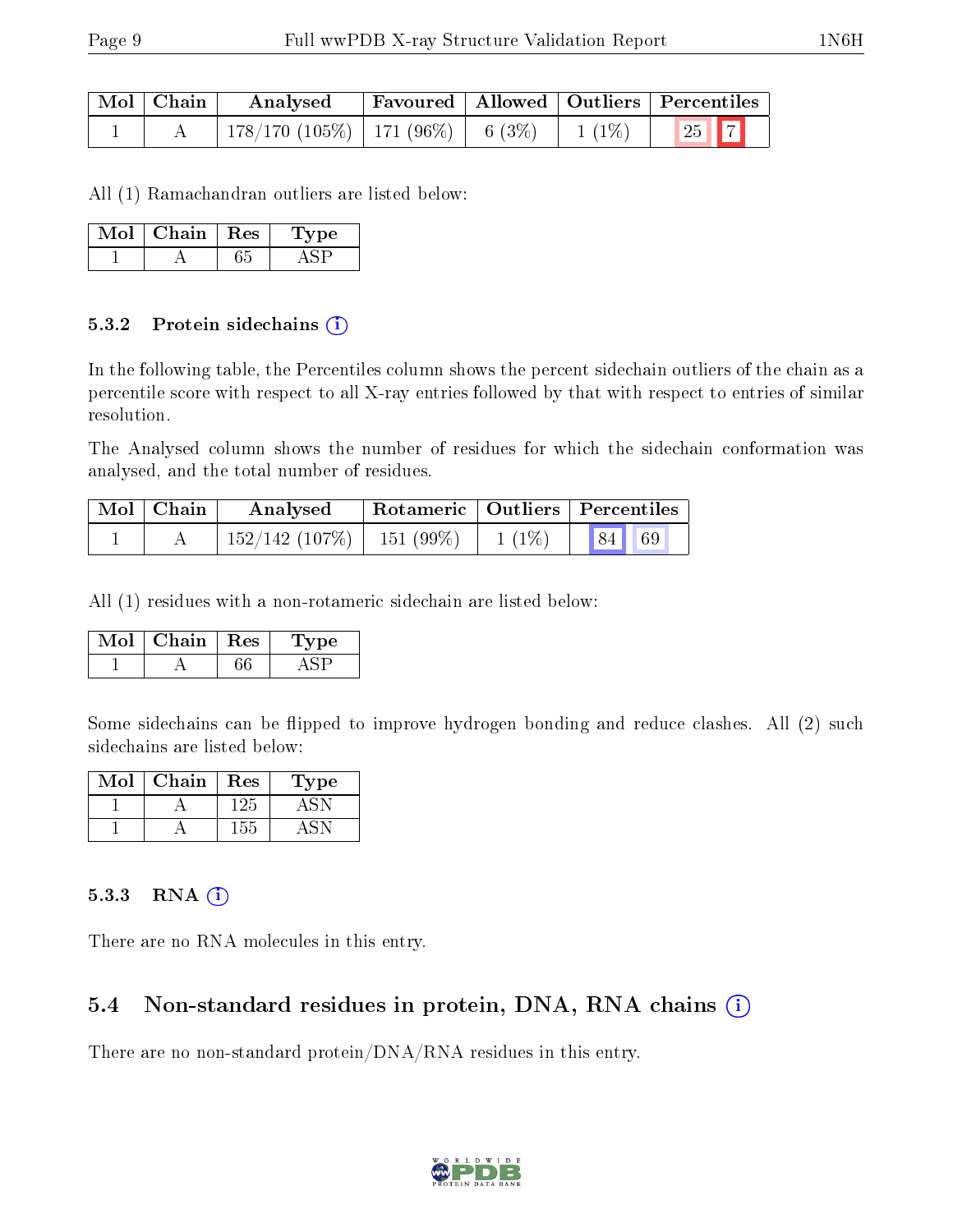#### 5.5 Carbohydrates (i)

There are no carbohydrates in this entry.

### 5.6 Ligand geometry  $(i)$

Of 3 ligands modelled in this entry, 1 is monoatomic - leaving 2 for Mogul analysis.

In the following table, the Counts columns list the number of bonds (or angles) for which Mogul statistics could be retrieved, the number of bonds (or angles) that are observed in the model and the number of bonds (or angles) that are defined in the Chemical Component Dictionary. The Link column lists molecule types, if any, to which the group is linked. The Z score for a bond length (or angle) is the number of standard deviations the observed value is removed from the expected value. A bond length (or angle) with  $|Z| > 2$  is considered an outlier worth inspection. RMSZ is the root-mean-square of all Z scores of the bond lengths (or angles).

| Mol |     |                      |                     |              |            | Bond lengths |            |               | Bond angles |                            |
|-----|-----|----------------------|---------------------|--------------|------------|--------------|------------|---------------|-------------|----------------------------|
|     |     | $\vert$ Type   Chain | $\vert$ Res $\vert$ | ${\rm Link}$ | Counts     | RMSZ         | H Z        | $\rm{Counts}$ | RMSZ        | # Z                        |
|     | BME |                      | 210                 |              | 3.3.3      | 0.47         |            | 1.2.2         | ـ 61،       |                            |
|     | GNP |                      | 200                 |              | 28, 34, 34 | 2.70         | $11(39\%)$ | 30,54,54      | 2.25        | $\vert 5 \ (16\%) \ \vert$ |

In the following table, the Chirals column lists the number of chiral outliers, the number of chiral centers analysed, the number of these observed in the model and the number defined in the Chemical Component Dictionary. Similar counts are reported in the Torsion and Rings columns. '-' means no outliers of that kind were identified.

| Mol |     |         | Type   Chain   Res   Link   Chirals | <b>Torsions</b>         | Rings |
|-----|-----|---------|-------------------------------------|-------------------------|-------|
|     | BME | 210     |                                     | 0/1/1                   |       |
|     | GNP | $200\,$ | $\sim$                              | $(4/17/38/38$   0/3/3/3 |       |

All (11) bond length outliers are listed below:

| Mol | Chain | Res        | <b>Type</b> | Atoms               | Z       | Observed $(A)$ | Ideal(A) |
|-----|-------|------------|-------------|---------------------|---------|----------------|----------|
| 3   | А     | 200        | <b>GNP</b>  | $C4-N9$             | $-9.34$ | 1.35           | 1.47     |
| 3   | А     | 200        | <b>GNP</b>  | $C5-C6$             | $-4.36$ | 1.45           | 1.52     |
| 3   | А     | <b>200</b> | <b>GNP</b>  | $C6-N1$             | 3.90    | 1.39           | 1.33     |
| 3   | А     | 200        | GNP         | PG-N3B              | 3.46    | 1.72           | 1.63     |
| 3   | А     | 200        | <b>GNP</b>  | PB-O3A              | 3.22    | 1.63           | 1.59     |
| 3   | А     | 200        | <b>GNP</b>  | PG-O1G              | 3.21    | 1.51           | 1.46     |
| 3   | А     | 200        | GNP         | $O4'-C4'$           | $-2.70$ | 1.39           | 1.45     |
| 3   | А     | 200        | GNP         | $C5-C4$             | $-2.62$ | 1.36           | 1.53     |
| 3   | А     | 200        | <b>GNP</b>  | PG-O3G              | $-2.45$ | 1.50           | 1.56     |
| 3   | А     | 200        | <b>GNP</b>  | PB-O <sub>2</sub> B | $-2.44$ | 1.50           | 1.56     |
| 3   | А     | 200        | GNP         | PB-N3B              | 2.01    | 1.68           | 1.63     |

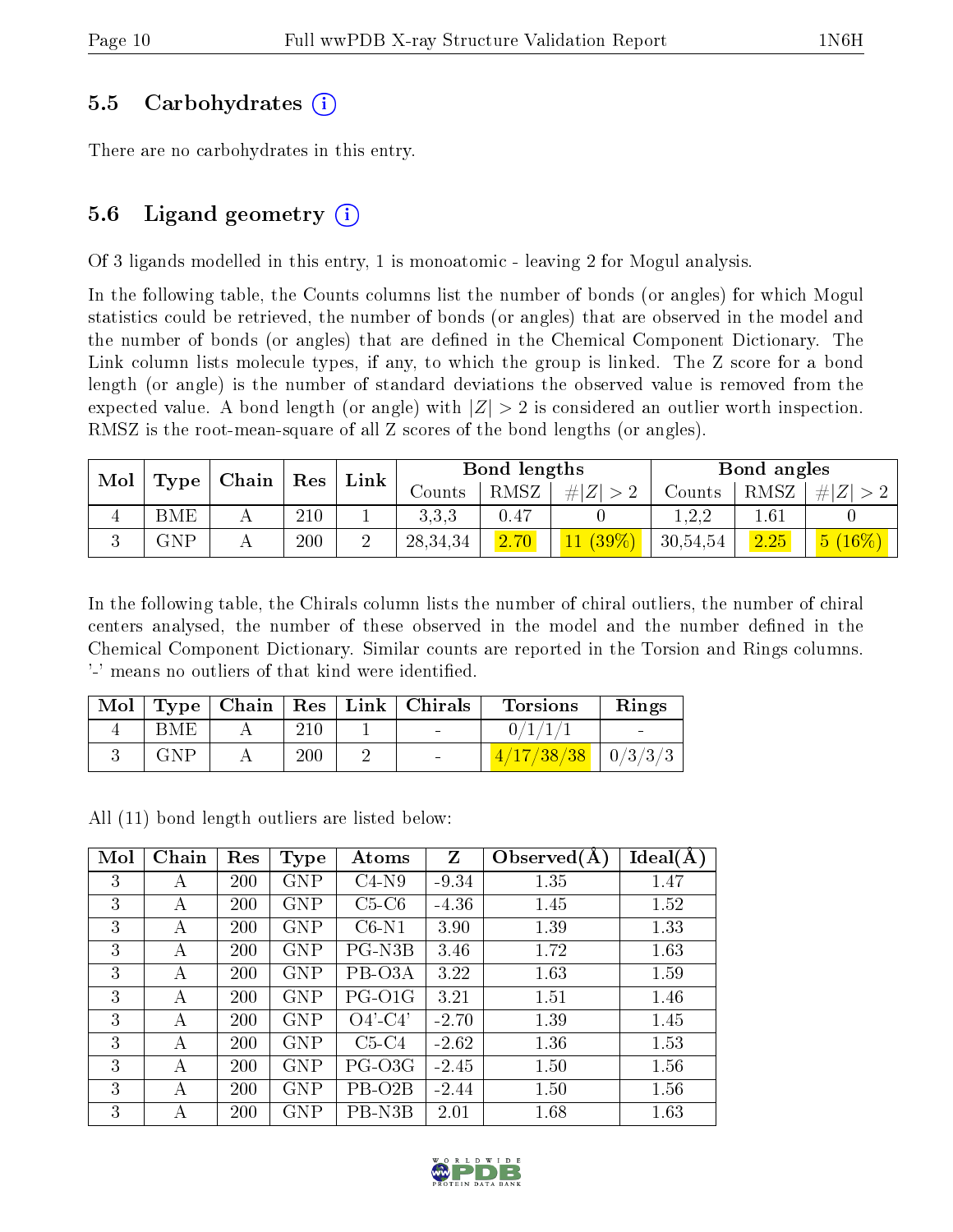| Mol | Chain | Res | Type       | Atoms              |         | Observed $(^\circ)$ | $\text{Ideal}({}^o)$ |
|-----|-------|-----|------------|--------------------|---------|---------------------|----------------------|
|     |       | 200 | <b>GNP</b> | $C4-C5-N7$         | 6.04    | 110.46              | 102.46               |
|     |       | 200 | <b>GNP</b> | $C5-C6-N1$         | $-5.80$ | 111.03              | 118.19               |
| 2   |       | 200 | <b>GNP</b> | $O1G-PG-N3B$       | $-5.12$ | 104.22              | 111 77               |
| 3   |       | 200 | <b>GNP</b> | $O6$ - $C6$ - $C5$ | 4.40    | 128.83              | 119.86               |
| 3   |       | 200 | GNP        | $O2B-PB-O1B$       | 3.26    | 116.76              | 109.92               |

All (5) bond angle outliers are listed below:

There are no chirality outliers.

All (4) torsion outliers are listed below:

| Mol                         | Chain | Res | <b>Type</b> | Atoms            |
|-----------------------------|-------|-----|-------------|------------------|
| $\mathcal{S}_{\mathcal{S}}$ |       | 200 | <b>GNP</b>  | PG-N3B-PB-O1B    |
| $\beta$                     |       | 200 | <b>GNP</b>  | PA-O3A-PB-O1B    |
|                             |       | 200 | GNP.        | PA-O3A-PB-O2B    |
| $\mathcal{S}_{\mathcal{S}}$ |       | 200 | <b>GNP</b>  | $C2'$ -C1'-N9-C4 |

There are no ring outliers.

No monomer is involved in short contacts.

The following is a two-dimensional graphical depiction of Mogul quality analysis of bond lengths, bond angles, torsion angles, and ring geometry for all instances of the Ligand of Interest. In addition, ligands with molecular weight > 250 and outliers as shown on the validation Tables will also be included. For torsion angles, if less then 5% of the Mogul distribution of torsion angles is within 10 degrees of the torsion angle in question, then that torsion angle is considered an outlier. Any bond that is central to one or more torsion angles identified as an outlier by Mogul will be highlighted in the graph. For rings, the root-mean-square deviation (RMSD) between the ring in question and similar rings identified by Mogul is calculated over all ring torsion angles. If the average RMSD is greater than 60 degrees and the minimal RMSD between the ring in question and any Mogul-identified rings is also greater than 60 degrees, then that ring is considered an outlier. The outliers are highlighted in purple. The color gray indicates Mogul did not find sufficient equivalents in the CSD to analyse the geometry.

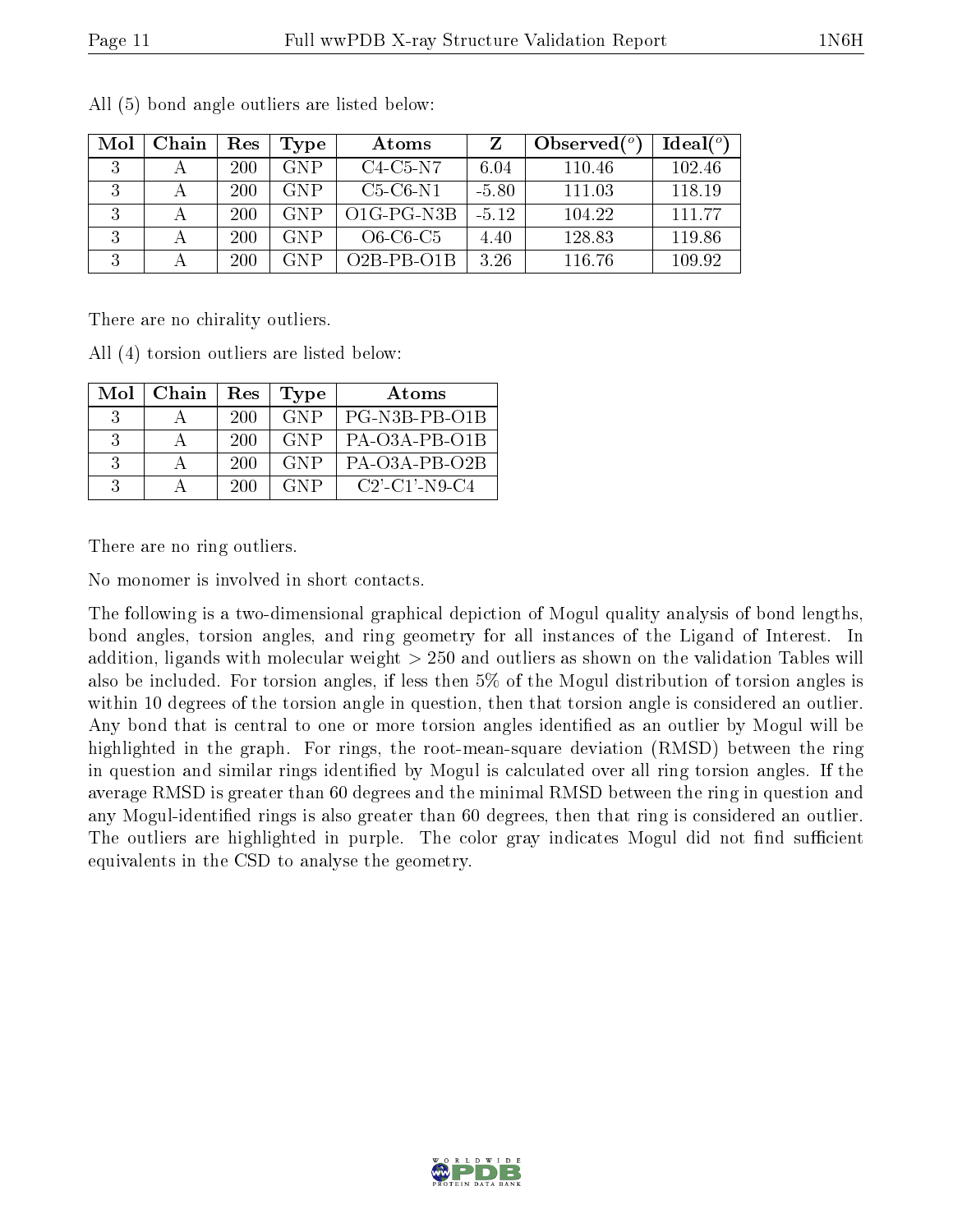

## 5.7 [O](https://www.wwpdb.org/validation/2017/XrayValidationReportHelp#nonstandard_residues_and_ligands)ther polymers (i)

There are no such residues in this entry.

## 5.8 Polymer linkage issues (i)

There are no chain breaks in this entry.

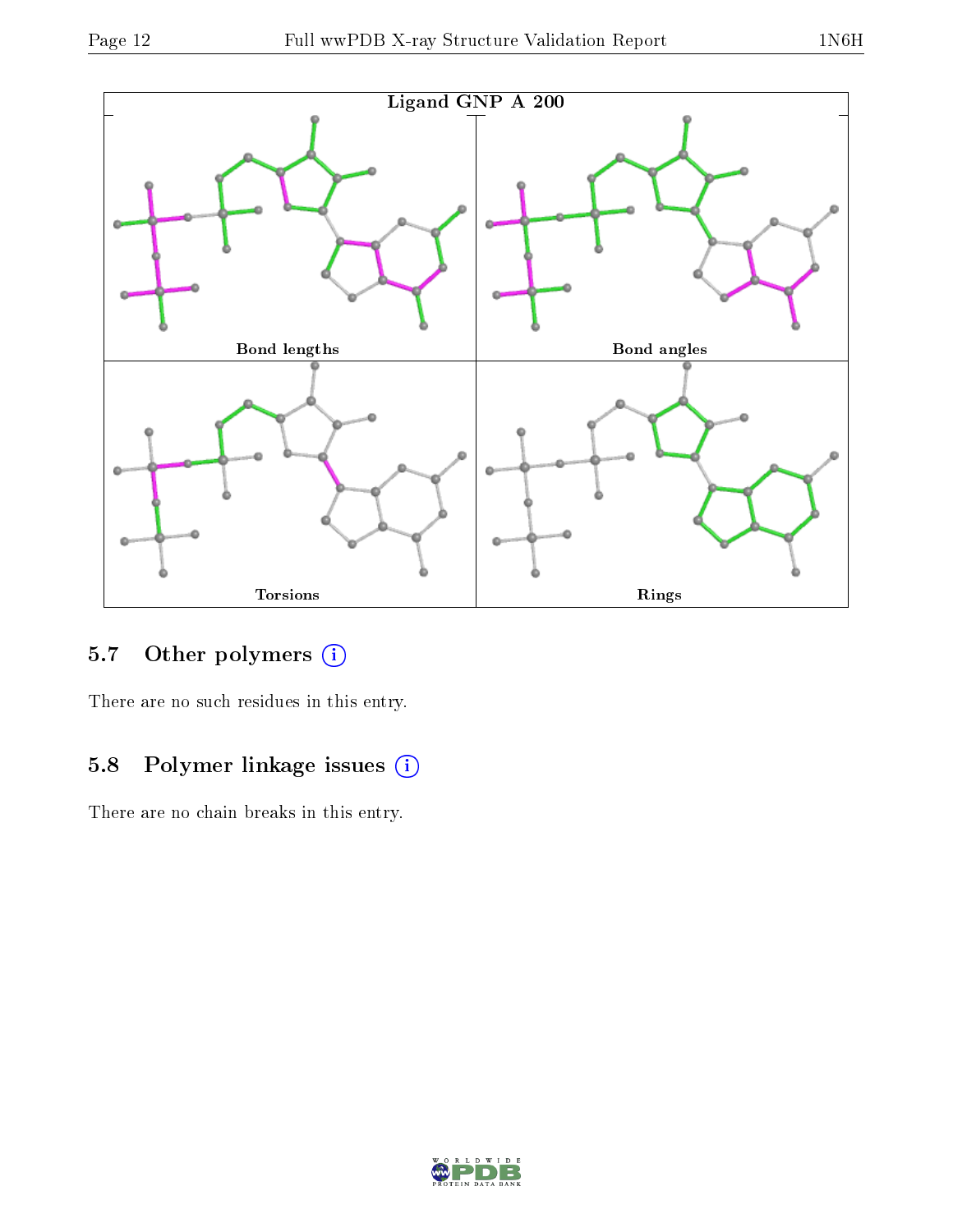## 6 Fit of model and data  $(i)$

## 6.1 Protein, DNA and RNA chains  $(i)$

In the following table, the column labelled  $#RSRZ> 2'$  contains the number (and percentage) of RSRZ outliers, followed by percent RSRZ outliers for the chain as percentile scores relative to all X-ray entries and entries of similar resolution. The OWAB column contains the minimum, median,  $95<sup>th</sup>$  percentile and maximum values of the occupancy-weighted average B-factor per residue. The column labelled ' $Q< 0.9$ ' lists the number of (and percentage) of residues with an average occupancy less than 0.9.

| $\mid$ Mol $\mid$ Chain | Analysed        | $\langle \mathrm{RSRZ}\rangle$ . | $\rm \#RSRZ{>}2$ |  | $\vert$ OWAB( $\rm \AA^2)$ $\vert$ Q<0.9 |                                                                                                       |  |
|-------------------------|-----------------|----------------------------------|------------------|--|------------------------------------------|-------------------------------------------------------------------------------------------------------|--|
|                         | $167/170(98\%)$ | 0.81                             |                  |  |                                          | $\begin{array}{ c c c c c c c c } \hline 16 & 9\% & 8 & 8 & 8 & 4 \ \hline \end{array}$ 8, 14, 29, 44 |  |

All (16) RSRZ outliers are listed below:

| Mol          | Chain              | Res    | <b>Type</b> | <b>RSRZ</b> |  |
|--------------|--------------------|--------|-------------|-------------|--|
| $\mathbf 1$  | $\bf{A}$           | 65     | ASP         | 8.1         |  |
| $\mathbf{1}$ | $\bf{A}$           | 64     | LEU         | 6.5         |  |
| $\mathbf{1}$ | $\overline{\rm A}$ | 66     | ASP         | 6.1         |  |
| $\mathbf{1}$ | $\overline{A}$     | 18     | ILE         | 3.7         |  |
| $\mathbf{1}$ | $\overline{\rm A}$ | 19     | <b>CYS</b>  | 3.3         |  |
| $\mathbf 1$  | $\boldsymbol{A}$   | 124    | PRO         | 3.2         |  |
| $\mathbf{1}$ | $\bf{A}$           | 146[A] | <b>GLN</b>  | 3.1         |  |
| $\mathbf{1}$ | $\overline{A}$     | 67     | $\rm THR$   | 3.1         |  |
| $\mathbf{1}$ | $\overline{\rm A}$ | 50     | GLU         | 2.4         |  |
| $\mathbf{1}$ | $\overline{A}$     | 181    | LEU         | 2.4         |  |
| $\mathbf{1}$ | $\overline{\rm A}$ | 120    | $\rm{ARG}$  | 2.2         |  |
| $\mathbf{1}$ | $\overline{\rm A}$ | 99     | VAL         | 2.2         |  |
| $\mathbf 1$  | $\overline{A}$     | 15     | GLY         | 2.2         |  |
| $\mathbf{1}$ | $\overline{\rm A}$ | 125    | ASN         | 2.2         |  |
| $\mathbf{1}$ | $\boldsymbol{A}$   | 21     | PHE         | 2.1         |  |
| $\mathbf{1}$ | A                  | 123[A] | <b>SER</b>  | 2.1         |  |

### 6.2 Non-standard residues in protein, DNA, RNA chains  $(i)$

There are no non-standard protein/DNA/RNA residues in this entry.

### 6.3 Carbohydrates (i)

There are no carbohydrates in this entry.